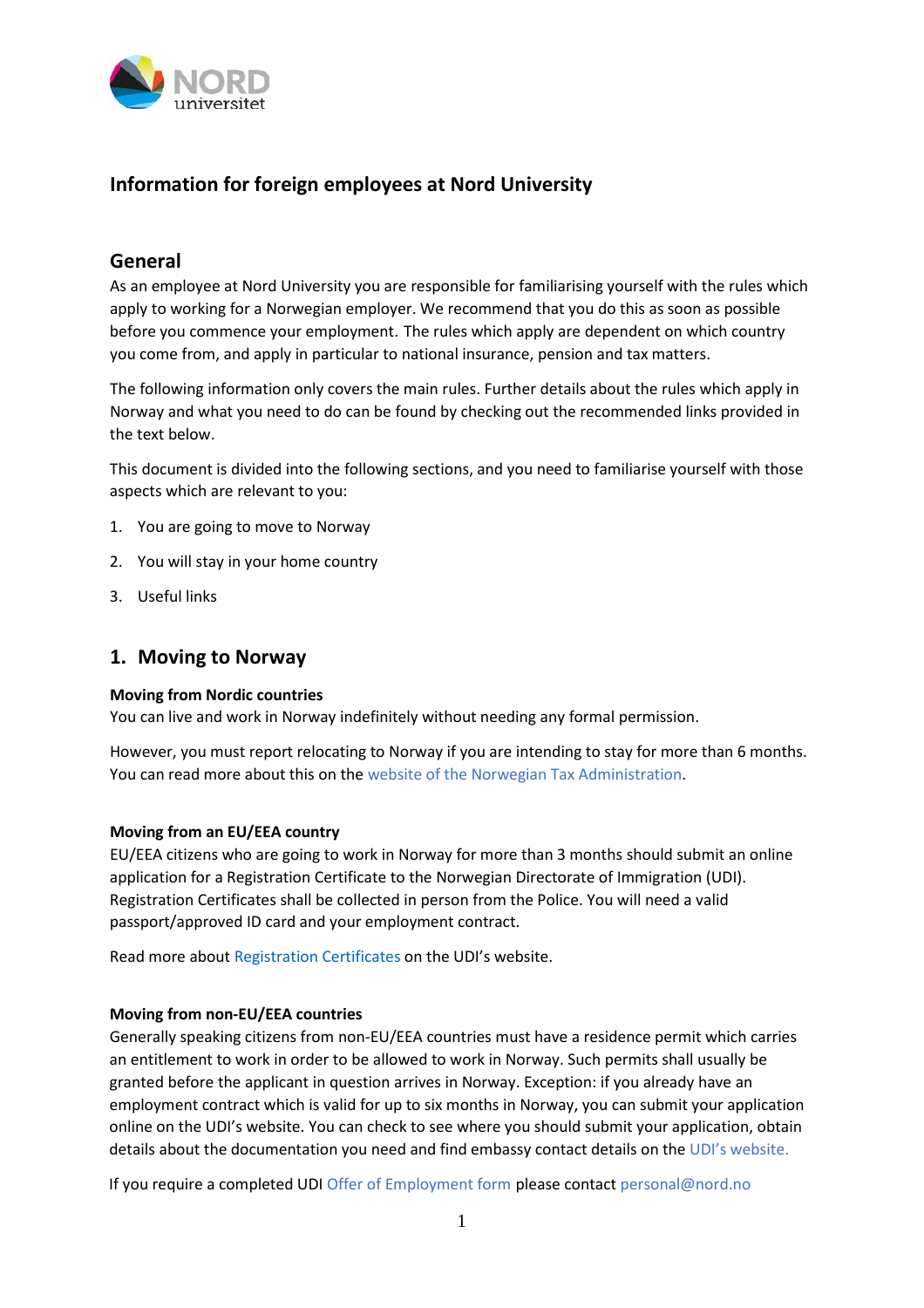

You are obliged to familiarise yourself with the rules which apply to residence permits which carry an entitlement to work in Norway, and about how you should proceed in order to obtain a permit.

#### **Identity numbers and tax cards**

In Norway the public authorities and other bodies require foreign citizens to obtain a Norwegian identity number in order to gain access to their services. There are two types of identity numbers: a D number and a personal ID number. The difference is that D numbers are temporary and are only valid for 5 years, while personal ID numbers are permanent.

If you are going to work in Norway you will need to have a tax card. In order to obtain a tax card you will need to attend a tax [office](https://www.skatteetaten.no/en/contact/offices/ID-control/) in person for an ID check (if you move to Norway with your family, all the members of your family will need to attend). After a while you will be allocated a D number/personal ID number which must be forwarded immediately to Nord University using the following e-mail address: [postmottak@nord.no.](mailto:postmottak@nord.no)

Further information and a tax card application form are available from the [Norwegian](https://www.skatteetaten.no/en/person/foreign/are-you-intending-to-work-in-norway/tax-deduction-cards/how-can-you-obtain-a-tax-deduction-card/) Tax [Administration.](https://www.skatteetaten.no/en/person/foreign/are-you-intending-to-work-in-norway/tax-deduction-cards/how-can-you-obtain-a-tax-deduction-card/)

When attending in person, please take the following with you:

- Tax card application [RF-1209E](https://www.skatteetaten.no/en/forms/tax-deduction-card-for-foreign-citizens/)
- Valid passport/ID card
- **Employment contract with Nord University**
- Norwegian D number/personal ID number if you already have one
- Copy of a valid residence permit (for non-EU/EEA citizens)

Once everything is ready, your employer will use your D number/personal ID number to obtain your tax card electronically from the Norwegian Tax Administration. A tax card is valid for one calendar year at a time and it must usually be renewed annually.

Tax is deducted from your salary in advance, and in order to ensure that the correct amount of tax is deducted, you need to provide information on the tax form about your anticipated income along with an estimate of how long you will be staying in Norway. If you do not have a tax card, tax will be deducted at a rate of 50%.

Generally speaking, everyone who works in Norway has to submit a tax return which should be submitted by 30 April following the year of income. This is used to determine the final amount of tax to be paid. Any unpaid tax will be collected by the Norwegian Tax Administration. Any overpaid tax will be repaid. You can read more about this on the website of the Norwegian Tax [Administration.](https://www.skatteetaten.no/en/person/foreign/are-you-intending-to-work-in-norway/the-tax-return/)

With effect from 2019 a simplified tax scheme has been introduced for foreign employees in Norway. This scheme is called Pay As You Earn (PAYE) for Foreign Workers. Read more about [PAYE.](https://www.skatteetaten.no/en/person/taxes/tax-deduction-card-and-advance-tax/i-am-a-foreign-employee/paye/)

### **Membership of the Norwegian National Insurance Scheme and pension scheme**

Generally speaking people undertaking paid employment in Norway are compulsory members of the Norwegian National Insurance Scheme with effect from their first day of work. As a member of the National Insurance Scheme you receive rights such as pension credits, health services and salary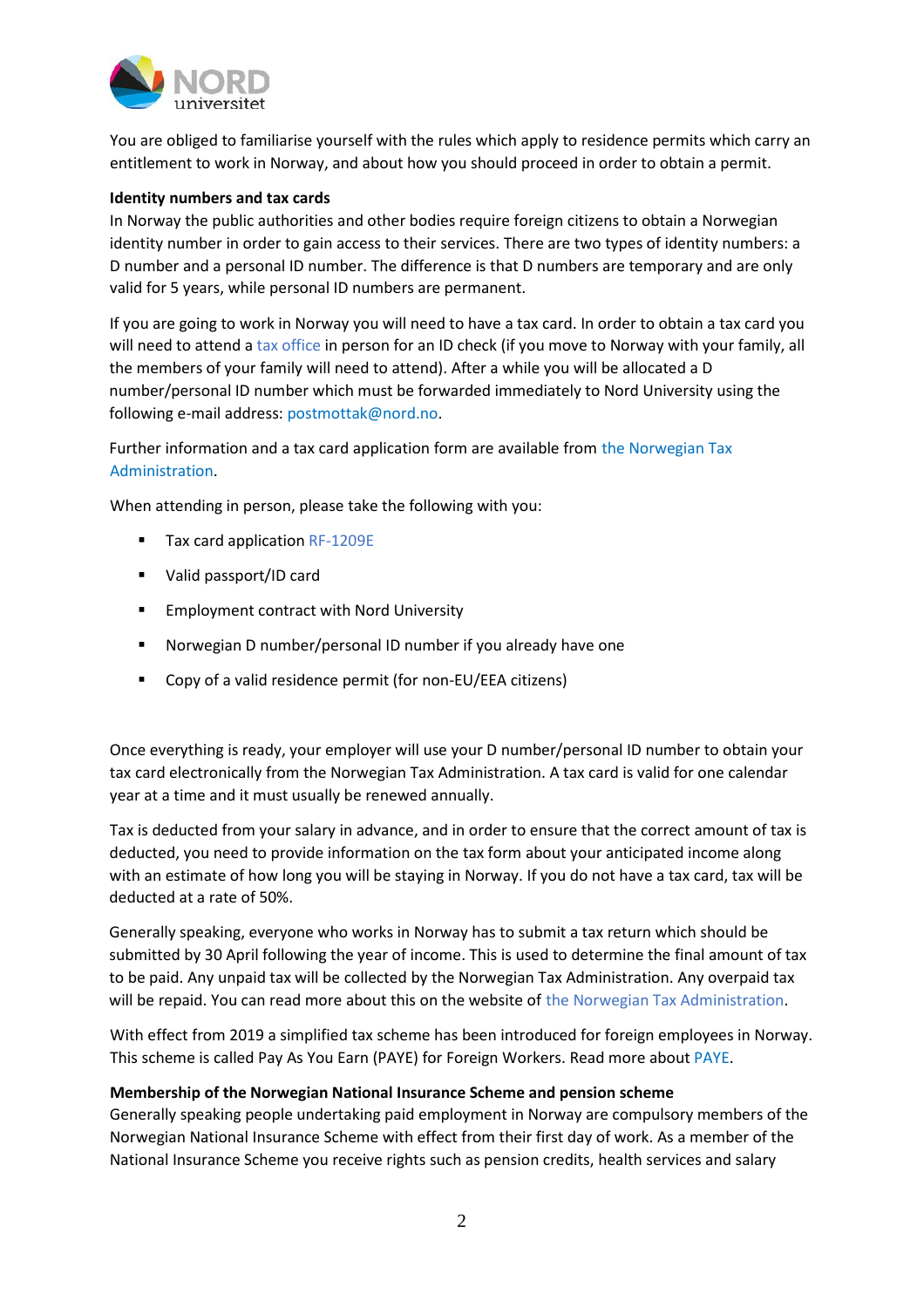

during illness, cf. the Norwegian National Insurance Act. Read more about membership on the website of the Norwegian Labour and Welfare [Administration](https://www.nav.no/en/Home) (NAV).

As a member of the Norwegian National Insurance Scheme you must pay national insurance contributions. These contributions are included in the tax which is deducted from your salary (in 2019 the NI contribution amounts to 8.2%).

As an employee of Nord University you automatically become a member of the [Norwegian](https://www.spk.no/en/) Public Service [Pension](https://www.spk.no/en/) Fund (SPK), provided that you work at least 20% of a full working day. As a member you pay 2% of your salary to the Norwegian Public Service Pension Fund, and your employer also pays approx. 11-14%.

### **Bank account**

We recommend that you open a Norwegian bank account. You can also use your foreign bank, but please be aware that it will take a few extra days to transfer money to such accounts. Payments made by Nord University will always be in Norwegian krone and you must bear any currency exchange losses and any charges which are deducted by your bank.

When using a foreign bank, you will need to fill out the "Payment Abroad" form so that we can receive the information we need in order to transfer money abroad.

# **2. Staying in your home country**

### **Employment contracts with a fixed percentage of employment - permanent or temporary**

The information below applies to foreign employees who have signed an employment contract with Nord University and who retain their residential address in their home country.

### **Identity numbers and tax cards**

In Norway the public authorities and other bodies require foreign citizens to obtain a Norwegian identity number in order to gain access to their services. There are two types of identity numbers: a D number and a personal ID number. The difference is that D numbers are temporary and are only valid for 5 years, while personal ID numbers are permanent.

As an employee at Nord University you must have a tax card. In order to obtain a tax card you must attend the tax [office](https://www.skatteetaten.no/en/contact/offices/ID-control/) in person for an ID check. After a while you will be allocated a D number/personal ID number which must be forwarded immediately to Nord University using the following e-mail address: [postmottak@nord.no.](mailto:postmottak@nord.no)

In order to speed things up with the tax authorities, employers can start the application process for a D number and tax card on your behalf. Please contact [lonn@nord.no](mailto:lonn@nord.no) if you are interested in this.

You must normally apply for a new tax card each year if you have a D number, but usually you will only need to attend in person the first time you apply. Further information and a tax card application form are available from the Norwegian Tax [Administration.](https://www.skatteetaten.no/en/person/foreign/are-you-intending-to-work-in-norway/tax-deduction-cards/how-can-you-obtain-a-tax-deduction-card/)

When attending in person, please take the following with you:

- Tax card application [RF-1209E](https://www.skatteetaten.no/en/forms/tax-deduction-card-for-foreign-citizens/) (not required if your employer has submitted an application)
- **UPILIA** Valid passport
- **Employment contract with Nord University**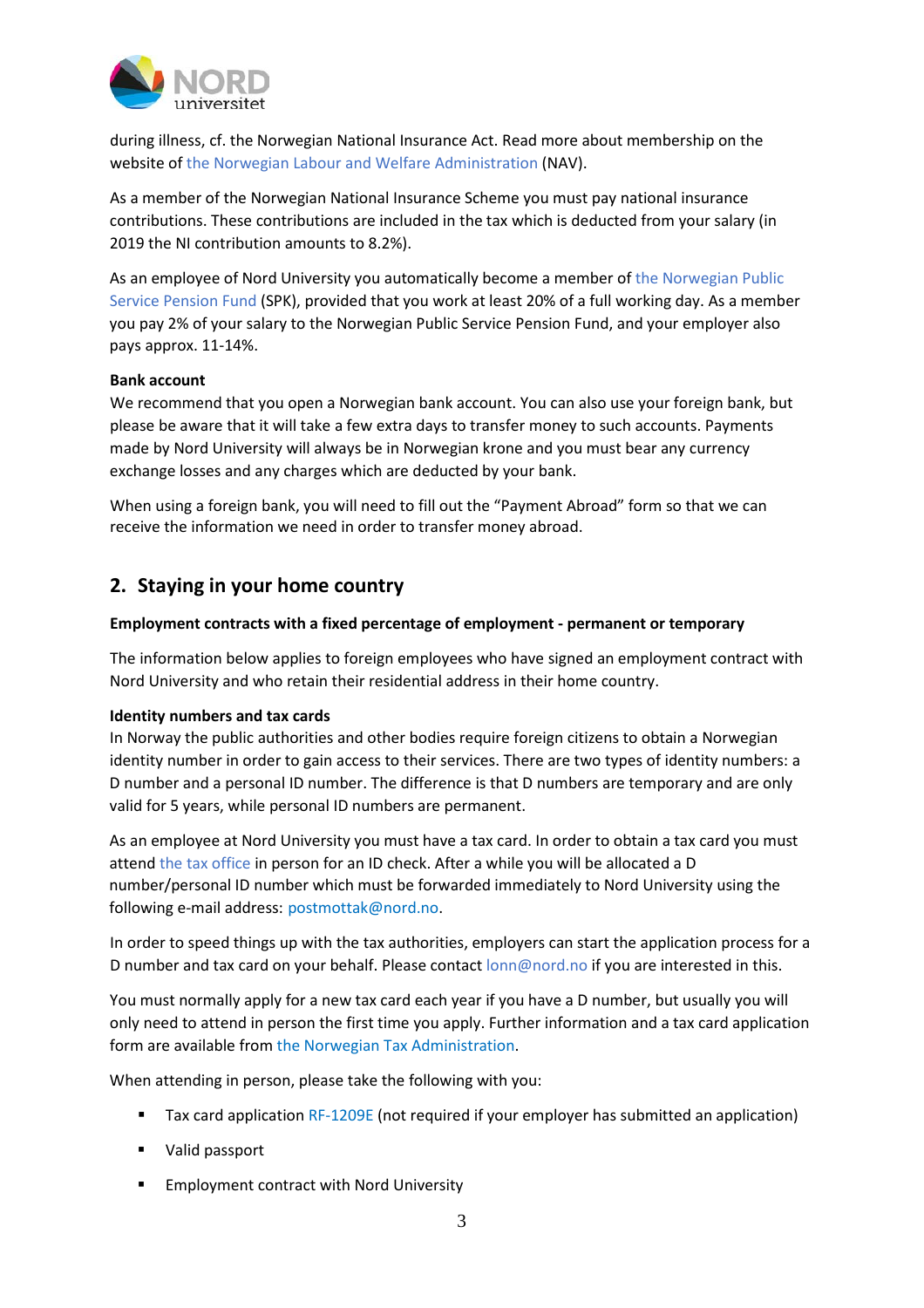

- Norwegian D number/personal ID number if you already have one
- Copy of a valid residence permit (for non-EU/EEA citizens)

Once everything is ready, your employer will use your D number/personal ID number to obtain your tax card electronically from the Norwegian Tax Administration. Tax is deducted from your salary in advance, and in order to ensure that the correct amount of tax is deducted, you need to provide information on the tax form about your anticipated income along with an estimate of how long you will be staying in Norway. If you do not have a tax card, tax will be deducted at a rate of 50%.

Generally speaking, everyone who works in Norway has to submit a tax return which should be submitted by 30 April following the year of income. This is used to determine the final amount of tax to be paid. Any unpaid tax will be collected by the Norwegian Tax Administration. Any overpaid tax will be repaid. You can read more about this on the website of the Norwegian Tax [Administration.](https://www.skatteetaten.no/en/person/foreign/are-you-intending-to-work-in-norway/the-tax-return/)

With effect from 2019 a simplified tax scheme has been introduced for foreign employees in Norway. This scheme is called Pay As You Earn (PAYE) for Foreign Workers. Read more about [PAYE.](https://www.skatteetaten.no/en/person/taxes/tax-deduction-card-and-advance-tax/i-am-a-foreign-employee/paye/)

If it has been agreed that some of your work shall be carried out in your home country, you will need to discuss and clarify with your manager the division of work between Norway and your home country. This means how much work you will perform when you are **physically** in Norway, and how much work you will perform when you are **physically** in your home country (as a percentage or number of days). This information is essential for ensuring that your income is reported correctly to the authorities. If your country has a tax [agreement](https://www.regjeringen.no/en/topics/the-economy/taxes-and-duties/tax-treaties-between-norway-and-other-st/id417330/) with Norway, you can also apply to the Norwegian Tax Administration for tax exemption in Norway in respect of the percentage of work which is carried out in your home country. Please contact the Norwegian Tax [Administration](https://www.skatteetaten.no/en/contact/) for clarification.

### **National Insurance membership**

You must contact the national insurance authorities in your country of residence to see if your membership of their national insurance scheme will be retained.

### **EU/EEA countries**

Clarification of which country's National Insurance scheme you are a member of is important in respect of your entitlement to health services, salary during illness and pension contributions, etc.

Employees are required to undertake a substantial amount of their work in their country of residence in order to ensure that they retain membership of the National Insurance scheme in their home country. This requirement will be complied with if at least 25% of the employee's working hours are linked to their country of residence. This assessment is made on the basis of the number of hours worked rather than the job percentage, and is not affected by whether or not the employee has one or several employers.

You are responsible for clarifying and documenting your membership. You must therefore contact the National Insurance authorities in your home country. You will be issued with an A1 form which documents which country's National Insurance scheme you should belong to. [Please](https://europa.eu/youreurope/citizens/work/social-security-forms/contact_points_pd_a1.pdf) refer to the list of [authorities](https://europa.eu/youreurope/citizens/work/social-security-forms/contact_points_pd_a1.pdf) in EU/EEA countries which issue A1 forms.

Please be aware that it can take a long time to issue an A1 form, so you will need to apply as early as possible. Unclarified membership can both cause you financial losses and have serious repercussions for you if you should become ill or injured during your stay.

Please send a copy of your issued A1 form as soon as possible to: [postmottak@nord.no](mailto:postmottak@nord.no)